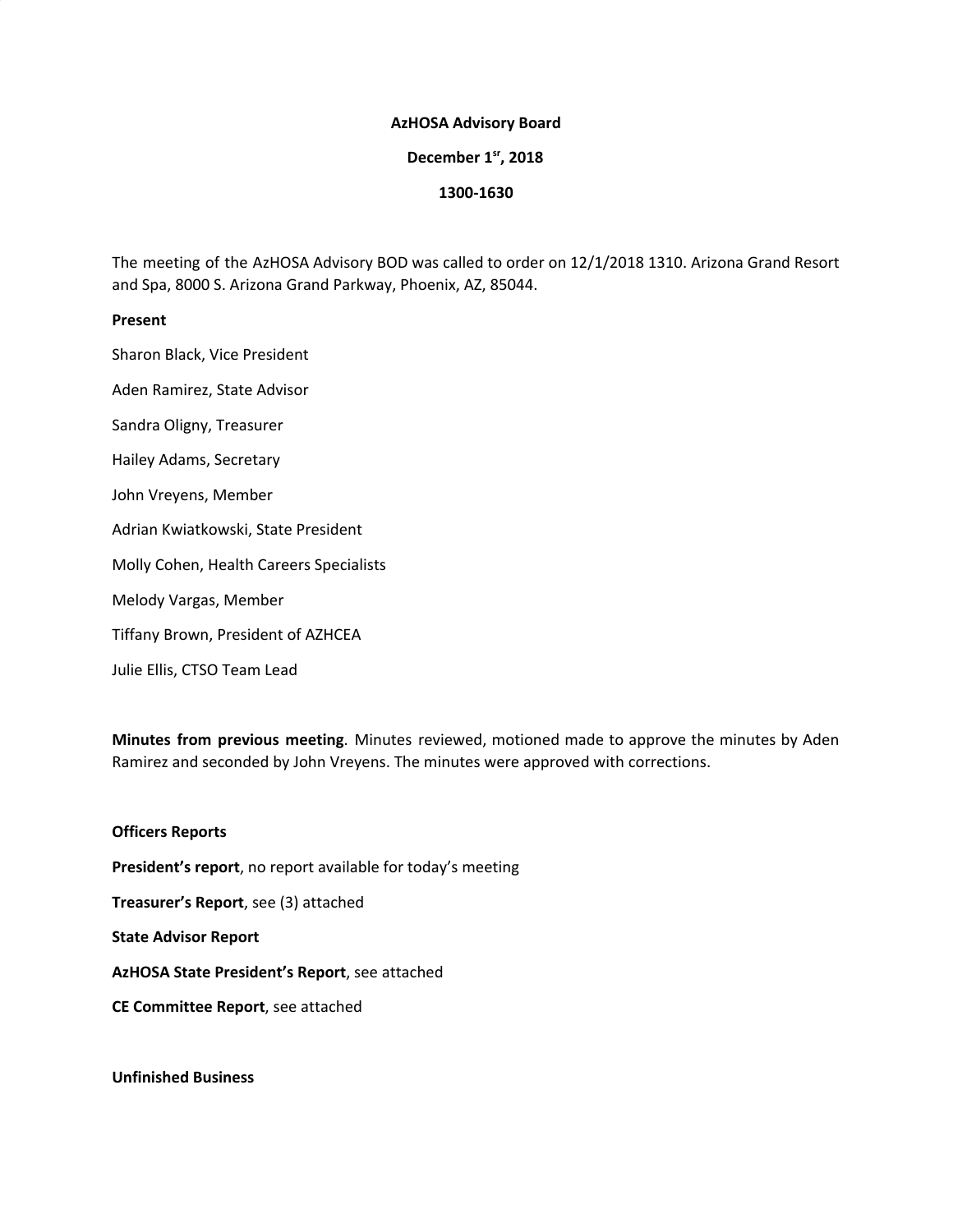- 1. Separate post-secondary conference
	- a. Discussion
		- i. GCU hesitant to register HOSA members as SLC fall during finals week, asking for separate post-secondary conference to accommodate the scheduling conflict. Members discussed the option of offering a separate conference and the potential membership effect from post-secondary if the accommodation is not made. Motion made by Aden Ramirez to hold a separate collegiate SLC for written test only for this membership year only due to the fact that finals exam fall during SLC motion seconded by Tiffany Brown. Motion passed.
- 2. Raise for Assistant to the State Advisor pending review
	- a. Review and approve
		- i. Members reviewed the current employee evaluation of Elizabeth Carnesi and the Arizona HOSA Pay Scale for Associate Director. Julie Ellis informed the BOD of the current pay for other CTSO Assistants to the State Advisor. Elizabeth's current pay is \$12.15 per hour, with the raise and increase from evaluation score Elizabeth's salary would increase to \$13.65 per hour. Motion to keep current high school student starting hourly pay at \$11.00 and college student, any level, starting hourly pay to \$14.00 made by Tiffany Brown, motion was not seconded. Discussion led to an amendment being made, by Molly Cohen, to the original proposal where the current high school student starting hourly pay would be \$12.00 and college student, any level, starting hourly pay would still be \$14.00. The proposed amendment was seconded by Sandy Oligny, the amendment passed.

## **New Business**

- 1. Election of new board members
	- a. Justin Lisonbee, EVIT, EMS Instructor
		- i. Members reviewed resume for Justin Lisonbee, Sharon Black gave background information on new applicant. Sharon Black abstained from vote. Nomination to bring Justin Lisonbee on to the BOD, as a member, made by Sandy Oligny and seconded by John Vreyens. Motion passed.

## 2. End of year finances

- a. Review statements and discuss financial process
	- i. Members reviewed the Statement of Financial Position and a list of current outstanding invoices. Aden is currently working with Tri in order to get all outstanding invoices closed. Membership for schools that currently owe funds to HOSA have been blocked from registering members.
- 3. 2019 Fall Conference Dates
	- a. Thursday, November 14<sup>th</sup>

## Recess for 10 minutes

- 4. 2022 SLC and forward
	- a. Discuss SLC site selections
		- i. Members discussed renewing the contract at Westin La Paloma after contract end in 2021. Also talked about the credit card hold for rooms, space needed for